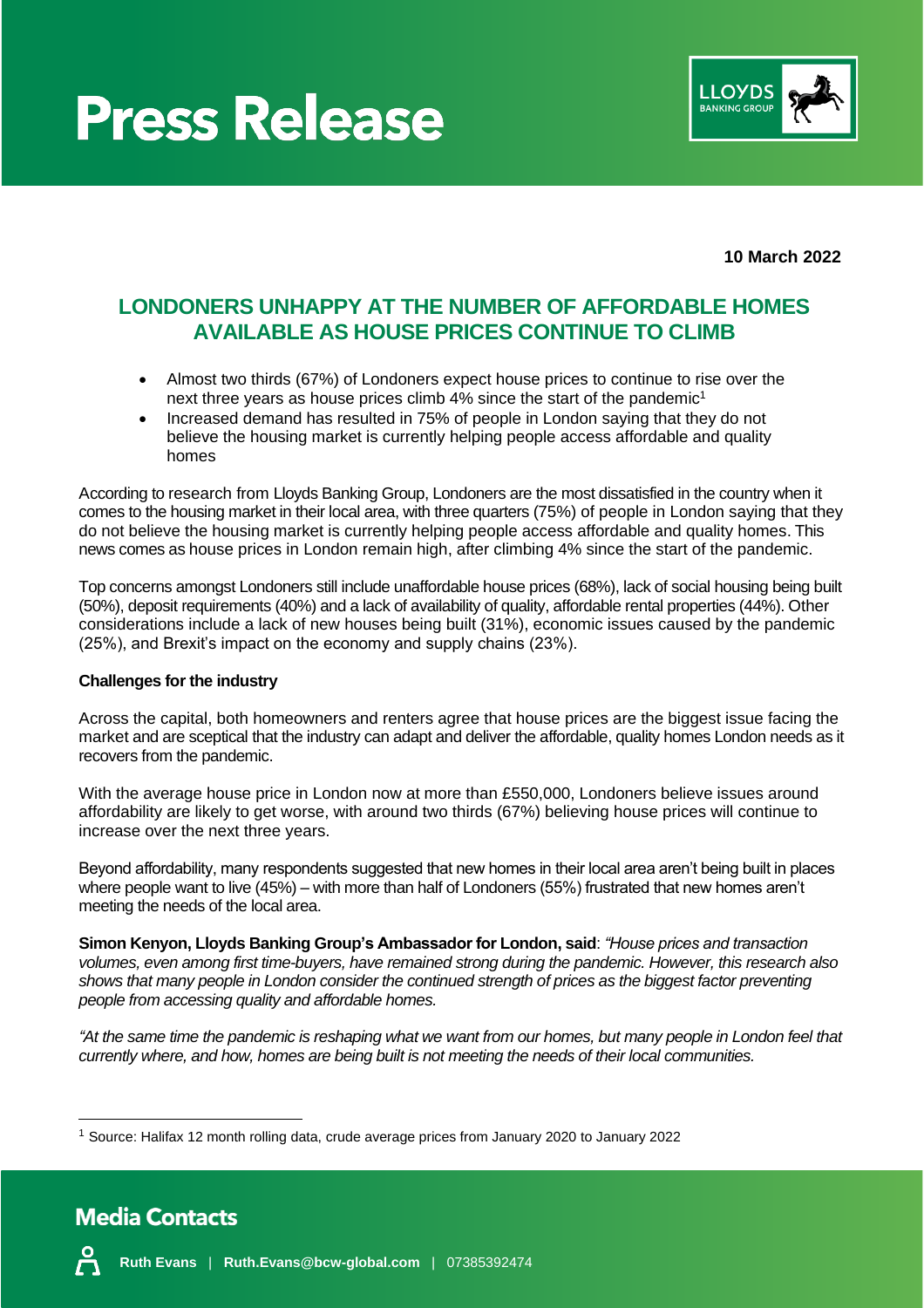## **Press Release**



*"Understanding these local trends, will be vitally important in ensuring the homes being built keep pace with the changing needs of individuals and local communities. That's why, as part of our commitment to help Britain prosper, we are working across the industry to collectively work-out how we deliver the high-quality, sustainable and affordable homes that London needs."*

#### **Meeting local needs**

Over the last year, many transactions across the country have been driven by the high number of people planning to work from home in the long term. However, for Londoners, transport links (67%), living near lots of amenities (49%) and living in an attractive area (43%) are still considered the most important factors in choosing where to live, in comparison to living near friends and family (39%) or having as big a garden as possible (28%).

#### **A changing picture of home**

However, when it comes to our homes themselves, the need for more space in the capital looks set to be one of the most important factors driving buying decisions over the next few years. The garden was deemed the most important feature in the City; with nearly half (42%) stating they would prioritise that first, followed by more living space (41%) and more efficient heating (34%). In fact, just over a third of Londoners (39%) said they would pay more than they would otherwise for a home with a garden.

**Marc Vlessing, CEO of Pocket Living, one of London and the South East's leading affordable housing developers, said:** *"The findings of this research echoes what we hear all the time from aspiring first time buyers; Londoners want a space they can call their own without having to compromise on the many*  benefits of city living. There are simply not enough affordable home ownership initiatives, like Pocket, that *enable young people and key workers to stay in the communities they contribute so much to. At Pocket we are proud to partner with Lloyds to deliver discounted homes across the Capital that help more people onto the housing ladder.* 

*"However, if we are to accelerate this to the next level, we need to see ambitious planning reform that encourages greater innovation in the market and that unlocks the potential of urban brownfield sites for affordable housing."*

- **ENDS** -